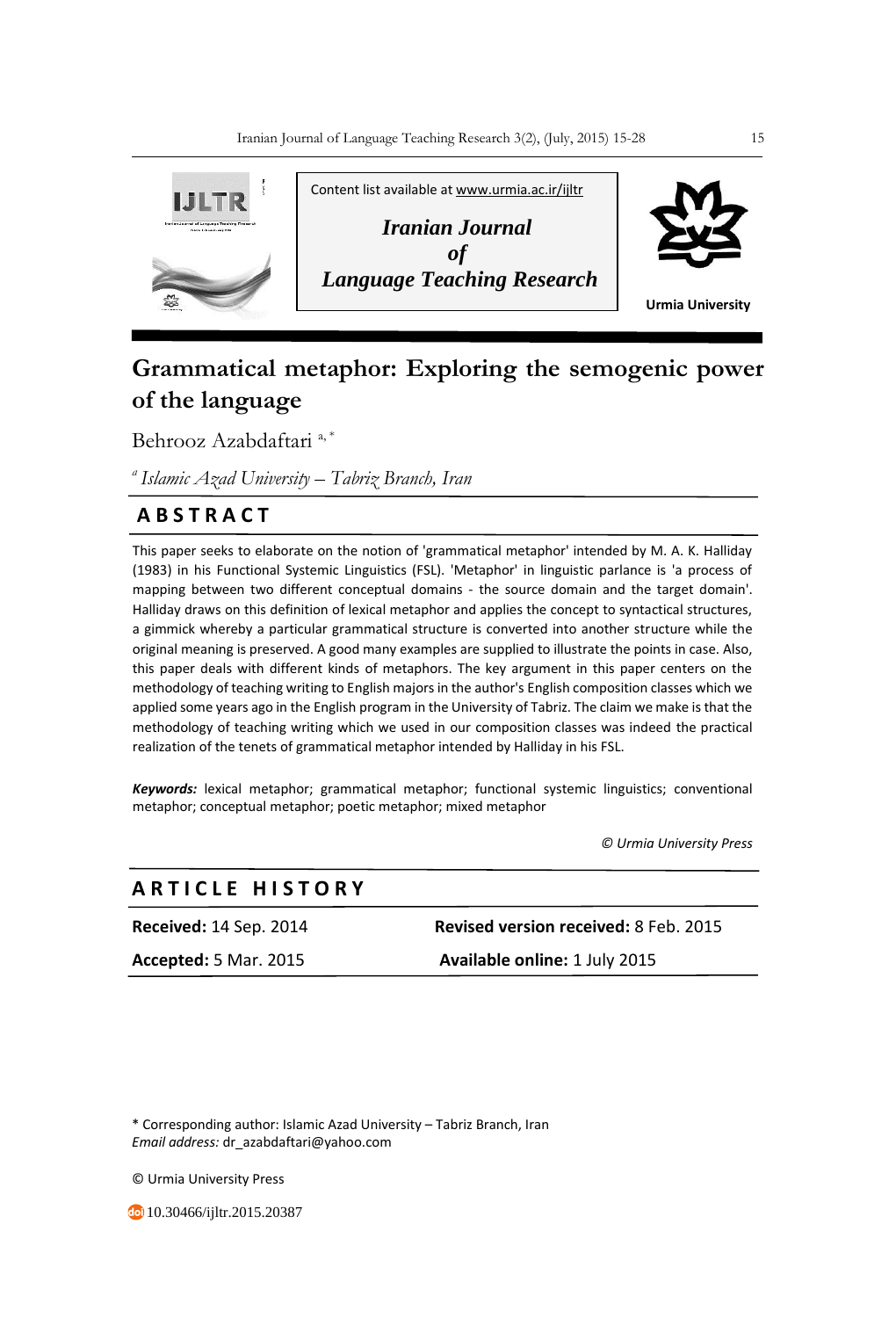# **Introduction**

Engaged in reading a doctoral dissertation written by a student at the graduate program of teaching English as a foreign language, Islamic Azad University, Tabriz, 2014, I came across a set of terminologies of recent linguistic fashion in applied linguistics in general and Systemic Functional Linguistics (SFL) in particular such as 'grammatical metaphor, 'congruent structures' and 'incongruent' structures, 'source domain', 'target domain,' and so forth. For a person not inducted into the backdrop of new trends in language studies – discourse analysis, genre analysis, text linguistics, textual semantics, move types –, the notion of grammatical metaphor (GM) appears a bit fuzzy at first, but on second thought and poring over the various definitions of the term given by different authors in their studies of the issue one can eventually catch on to the meaning intended by the originator of the term, Michael Halliday (1985). It goes without saying that when a notion strikes the mind of a researcher or a writer for the first time, there is a halo of misty speculations around the new concept, but as time goes on, other thinkers jump on the bandwagon and look at the issue from different perspectives and later on the same very concept is developed beyond recognition. I will come back to this point when I explain a composition methodology I applied in my English classes at the University of Tabriz some thirty years ago. Well, when I came across the notion of *grammatical metaphor*, I should admit that I was a bit nonplused at my initial encounter with the term as to what it really meant. Already, I was fully cognizant of the traditional meaning of *metaphor* as it is realized in the following examples:

- 1) He has a **heart** of stone.
- 2) She is the **apple** of her parents' eyes.
- 3) Management is holding out **the olive branch** to the strikers. (a gesture of making peace)
- 4) All the senior managers will be **swept out**. (dismissed)
- 5) The sky was **crying**. (it was raining)
- 6) The man's remark was indeed **a stab in the back**. (a surreptitious sudden attack)
- 7) By his foolish acts, the boy was **kicking the pricks**. (hurting himself)
- 8) The noise **gave** me a headache. (hurting me)
- 9) His temper **rose** and his voice **fell.** (got upset; grew silent)

I assume a person with a modicum English knowledge can easily understand what is meant by the metaphoric expressions given above. Why? The answer lies in the definitions supplied by the authors in the field: The word *metaphor* is to perceive one thing in term of another; for instance, a person whose **heart** is a 'stone' is said to be unsympathetic, or to be 'the **apple** of somebody's eye' implies a position of high value one has for the other person, to '**stab somebody in the back**' is to do or say something vicious that is unexpected, to '**hold out the olive branch**' is a gesture made for making peace and friendship. Thus a metaphor is a concept used to refer to another concept. This definition is borne out by the word 'metaphor' proper. Metaphor is derived from the Greek 'meta' meaning "beyond" and 'phora', derived from 'pherein', meaning to "carry". According to Greek Philosopher, Aristotle, a metaphor is a concept that refers to another concept through a word.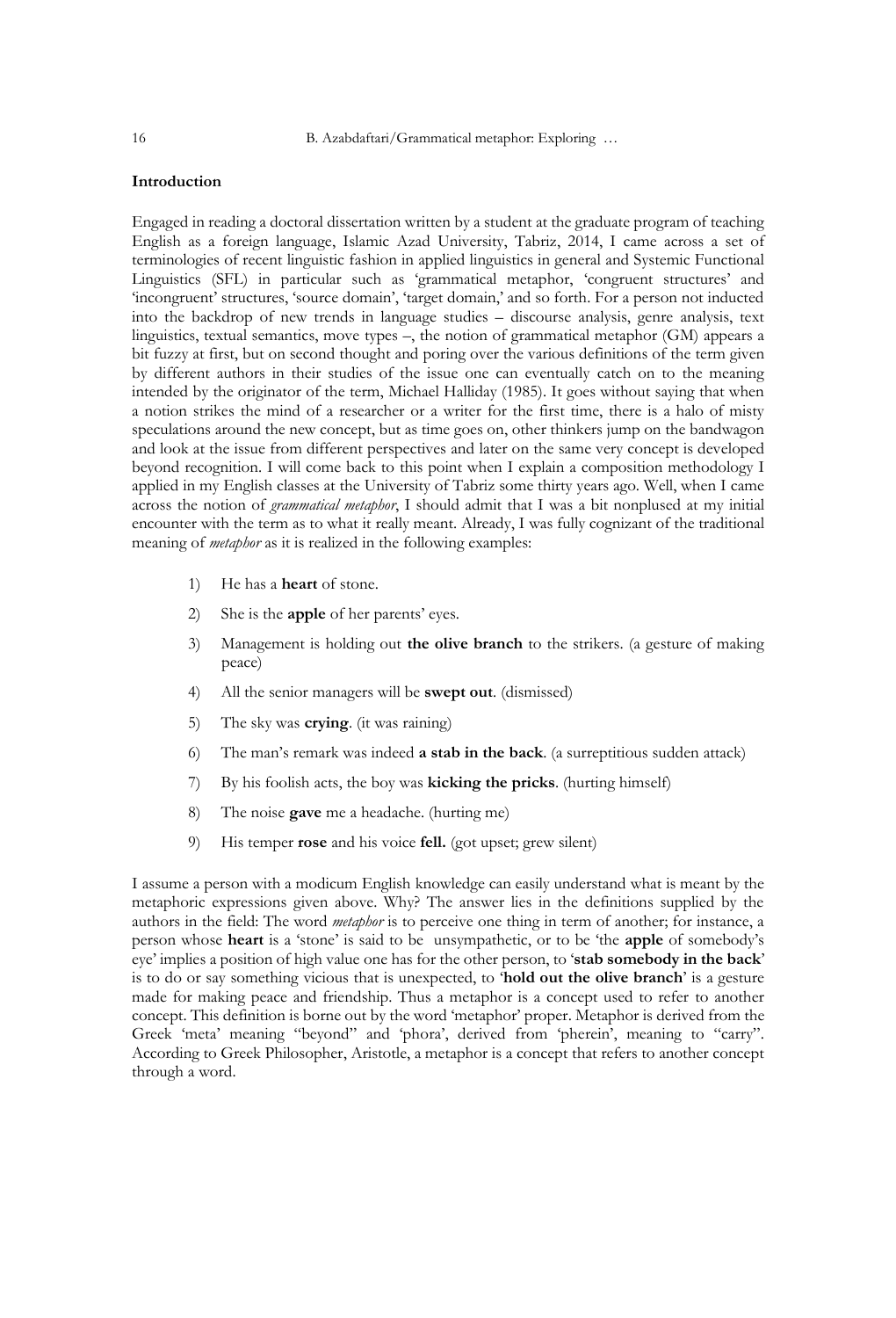#### *Part One*

In recent linguistic parlance, metaphor is a 'mapping of the structure of a source model onto a target model (Ungerer & Schmid, 1999, p. 120). Simpson's definition (2004) of metaphor is almost similar to the definition given above: 'A metaphor is a process of mapping between two different conceptual domains – the *source domain* and the *target domain* (p. 108). In the examples given above (1-9), the source domains are typed in bold type and the target domains are either mentioned as in or implied by the linguistic context in which they are used. Metaphor has also been defined as "a figure of speech in which a term is applied to something to which it is not literally applicable in order to suggest a resemblance" (Grice, 1965, p. 248). Unterecker (1959) has pointed out a distinction between a metaphor and a symbol, saying 'a metaphor always has at least two assigned meanings: its own sign value and the sign value of the object or idea it stands for. But a symbol stands on one leg only, the other kicks at the stars.' (cited in Grice, 1959, p. 248). In Persian literature, for instance, the owl is the symbol of a bad omen, but in British culture it is the symbol of wisdom.

Different kinds of metaphor have been recognized. Very briefly they are:

**A conventional metaphor** is one that forms a part of our everyday understanding. It is processed without effort, e. g. *to lose the thread of an argument; to thread one's way through the tables in someplace; to eat one's words, to have one's ear to the ground; to eat out of somebody's hand; to handle someone with kid gloves; to have a low boiling point, to give someone a cold shoulder; to have one's heart in one's mouth,* and so forth.

**A poetic metaphor** abounds in literary texts (Grice, 1965, p. 34)

*Gather therefore the Rose, whilst yet is prime*

*For soone comes age, that will her pride deflower.*(The Faerie Queene, II, xii, LXXV-LXXVI )

*I hear the far-off Curfew sound***,**

*Over wide-water'd shore,*

*Singing slow with sullen roar.*("II Penseroso," 74-76)

*At last a soft and solemn breathing sound Rose like a stream of rich distil'd perfume, And stole upon the air, that even Silence Was took ere she was ware, and wish't she might Deny her nature, and be never more, Still to be so displac't, I was all ear, And took in strains that might create a soul*

*Under the ribs of Death.* (Comus, 555-562).

**A conceptual metaphor** is that functions in speaker's mind and implicitly conditions his/her thought process; for example, *to attack somebody's view; to pull the rug out from under somebody* (make somebody ineffective)*; to pull someone's teeth* (reduce the power of someone); *to pull someone's leg* (to kid); *to give the bride away* (accompany the bride to the groom in a wedding ceremony); *to ruffle*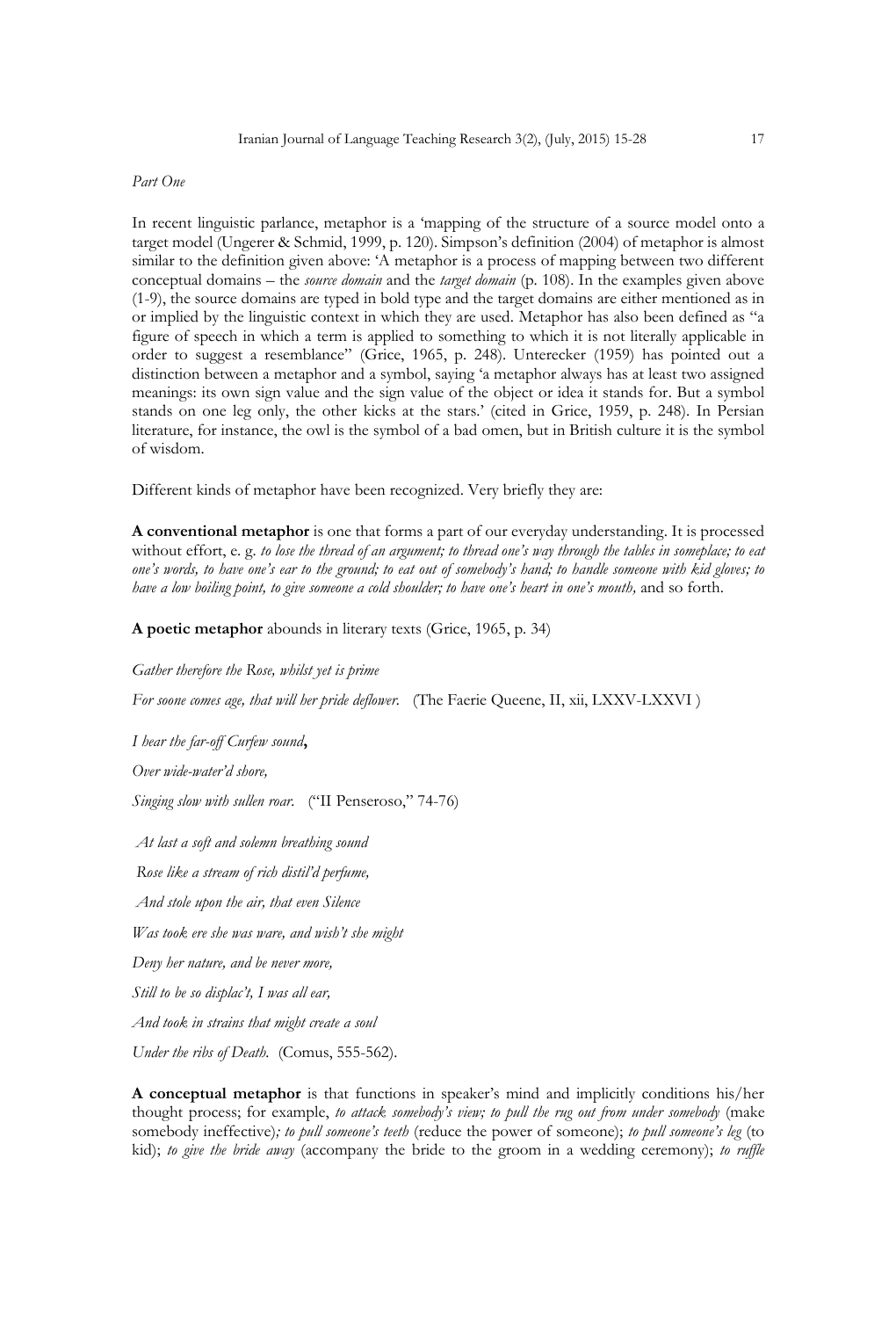*somebody's feathers* (make him angry); *to use a trick in somebody's book* (use the tactics mentioned in the book); *to keep something under one's hat* (keep it a secret), and so forth. In *What We Live By* (1980), George Lakoff and Mark Johnson identify three overlapping categories of conceptual metaphors: *oriental metaphor*, *ontological metaphor*, and *structural metaphor*. The authors, Lakoff and Johnson, mention the following variations as the examples of conceptual metaphor of TIME IS MONEY:

- You are *wasting* my time.
- This gadget will *save* you hours.
- I don't *have* the time to give you.
- How do you *spend* your time these days?
- That flat tire *cost* me an hour.
- I've *invested* a lot of time in her.
- You're *running out* of time.
- Is that *worth* your while?
- How is he living on *borrowed* time?

Systemic functional theory rejects the notion that metaphor is a decorative device, peripheral to language and thought. Instead, the theory holds that metaphor is central to thought, and therefore to language. From this theoretical positional several tenets are derived (Deignan, 2005). These tenets are:

- Metaphors structure thinking;
- Metaphors structure knowledge;
- Metaphor is central to abstract language;
- Metaphors are grounded in physical experience;
- Metaphor is ideological.

**A mixed metaphor** is used for a combination of unrelated and incompatible metaphors in a single sentence:

11) This is a *virgin field, pregnant with* possibilities.

 12) We were sitting in the bar, my friend and I, he was *shooting the breeze, keeping me in stitches.* (He was talking nonsense, making me laugh heartily.)

Metaphor is a very common feature in human verbal activity. It is ubiquitous in spoken and written forms of language; it represents the *centrifugal force* of language; it reflects what we perceive. People perceive reality with different perspectives, i.e. sees the 'heart' as the 'pump' in the body, the 'sun' as the source of 'vitality', 'shedding tears' as the 'drops of rain dripping from clouds'. In this vein of argument, it is said that human language is analogous, not digital, and that metaphor is an imagereflecting mirror; therefore, it goes deeper into memory and communicates ideas faster and more conveniently, and often more delightfully. It is a truism to claim that communication through language will be monotonous, drab and insipid should it be stripped of metaphorical expressions. While the *centripetal force* of language - sentences with propositional meaning- is good for writing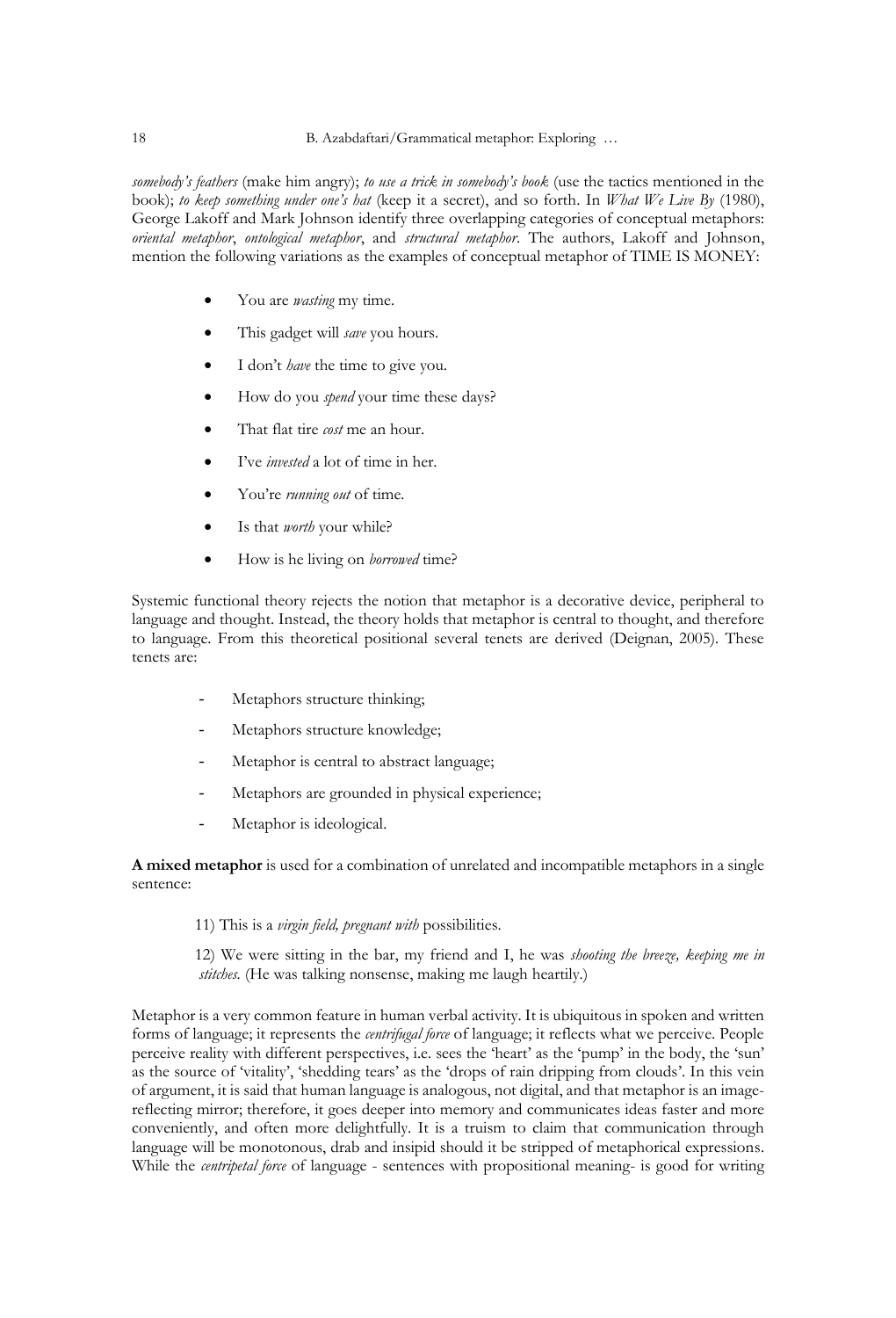contracts, bills of the parliament, rules of the business, the centrifugal force underlying metaphorical expressions is good for writing poetry, literary works – dramas, novels, short stories which allow the creator's mind to take flight to express mental images.

Kovecses (2010) has posited to view that understanding one domain in terms of another involves a set of fixed correspondences, called *mappings,* between a source and a target domain. It is these mappings that provide much of the meaning of the metaphorical linguistic expressions or linguistic metaphors that make a particular conceptual metaphor manifest.

In earlier schooling, literal or 'congruent' construction of experience, i. e. using lexical metaphors, is common (Christie & Derewianke, 2008). As the speaker turns into late childhood and adolescence, grammatical metaphor or 'incongruent' structural forms start to emerge in their language, i.e. they tend to use more complex grammatical structures. We will return to this topic and treat it fully in the second part of this paper. It is worth noting that both literal/lexical and grammatical metaphors mean the same, but they serve different functions. The literal instance portrays a sequence of concrete experiences such as observation, and narrates it as a matter of fact. The grammatical metaphor, on the other hand, is the concentrated experience into a general notion of abstraction; for example, converting subordinate clauses into nominalizations:

| When the man was leaving the building,                                                 | On leaving the building, the man          |
|----------------------------------------------------------------------------------------|-------------------------------------------|
| (changing adverb clause of time to phrase)                                             |                                           |
| Although he refuses the offer.                                                         | Despite his refusal of the offer, $\dots$ |
| (changing clause of contrast into noun phrase)                                         |                                           |
| He took a cab so that he would catch his flight $\ldots$ in order to catch his flight. |                                           |
| (changing clause of purpose into infinitive)                                           |                                           |

The examples given above are instances of grammatical metaphors. As the reader may realize, it often happens that new trends in linguistic studies are indeed the rehashes of the old notions prevalent in the traditional schools of language studies – New wines in old bottles.

Before I address myself to the main topic, grammatical metaphor, in this paper, I may give a brief account of the composition methodology which I used with my English majors in my classes in the University of Tabriz some 30 years ago (Refer to Azabdaftari, *A Collection of English Papers by the Author,* forthcoming). The sentence-combining practice, the hallmark of my reading-based composition methodology, allowed the students to learn the skill of manipulating English sentence structures in order to express the intended meaning in the text. I was fully aware that my students, being adult and cognitively mature, had problems in putting their English language grammar to proper uses in the process of expressing their feelings and ideas. To say it differently, the students were not short of thoughts; their Achilles' heel was insufficiency of linguistic means. To ameliorate the situation, I required the students to first read the assigned reading text, then I provided them with a set of linking words such as coordinators (*and, but, so, for or, nor, yet*), subordinators (*because, since, although while, if …),* conjunctive adverbs/discourse markers (*moreover, however, nevertheless, consequently, in addition to, …*) and also provided them with the rules of *participle construction*. The students, having finished reading a short reading text, were supposed to follow the few given guidelines to express the same semantic feature in the reading text with different words and structural patterns (cf. Appendix). Having practiced the skill of sentence manipulation for a couple of sessions, the students ventured to write short, simple English composition with confidence and with few gross grammatical errors. Today in my reflection over this methodology in my English composition classes, I realize that I was indeed acting up to the tenets of Halliday's Functional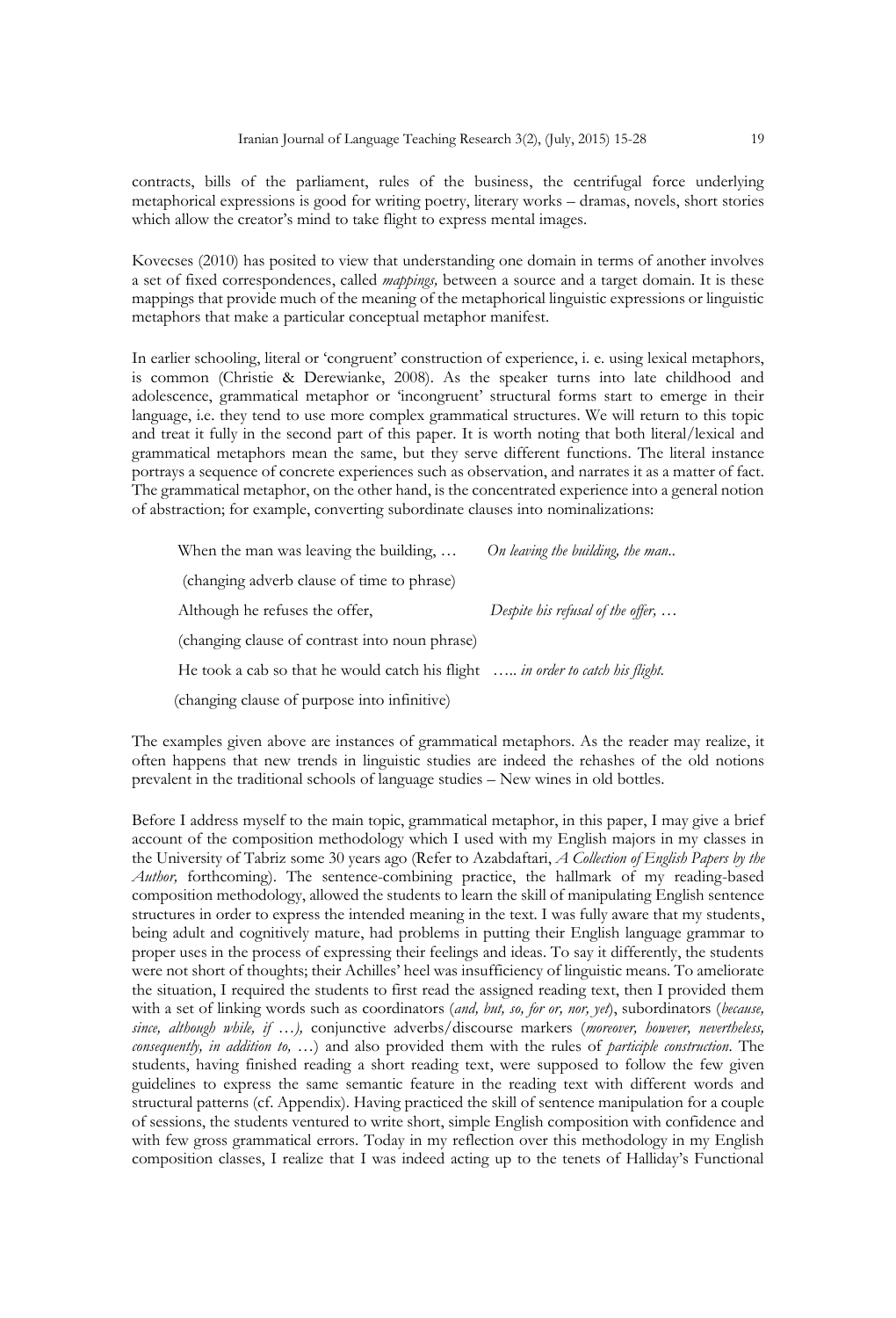Systemic Linguistics (FSL). How and why? The reader may wish to wait until I have finished with the discussion of grammatical metaphor in the second part of this paper.

#### *Part Two*

Michael Halliday introduced the concept of grammatical metaphor (GM) in the early years of 1985. The concept, as it is conceived in the systemic functional model of language, exploits the grammatical resources of language. The notion shares the same metaphorical movement with lexical metaphor. While the lexical metaphor is concerned with words, grammatical metaphor is rooted in the grammar of language. Halliday (1985) has distinguished between *ideational metaphors* which are concerned with alternative ways of construing reality, and *interpersonal metaphors* which offer alternative possibilities of expressing modal meaning (metaphors of modality), or exchanging commands and making requests.

As a typical instance of grammatical metaphor, Halliday (1985) considers various kinds of nominalizations such as the following examples:

- 10) John wrote a letter to his sister.
- 11) John's writing a letter to his sister surprised me.

The nominalized structure in (12) is regarded a 'grammatical metaphor' because it, as the meaning of metaphor indicates, refers to a process taking place at a particular time in reality. Thus grammatical metaphor involves a type of metaphorical movement, i.e. the meaning of the clause is preserved in the nominalized form. Further examples of grammatical metaphor:

#### **From adverb to adjective**

- 12) He writes well.
	- He is a good writer.

# **From prepositional phrase to noun**

13) The dust of the surface of the table …

The surface-dust of the table …

#### **From clause to adjective**

14) Snow had covered the fields.

The snow-covered fields ….

# **From participle construction to adverb clause** (and vice versa)

- 16a) While/On/After/Before getting off the taxi, the man paid the fare.
- b) The man, getting off the taxi, paid the fare.
- c) The man paid the fare, getting off the taxi.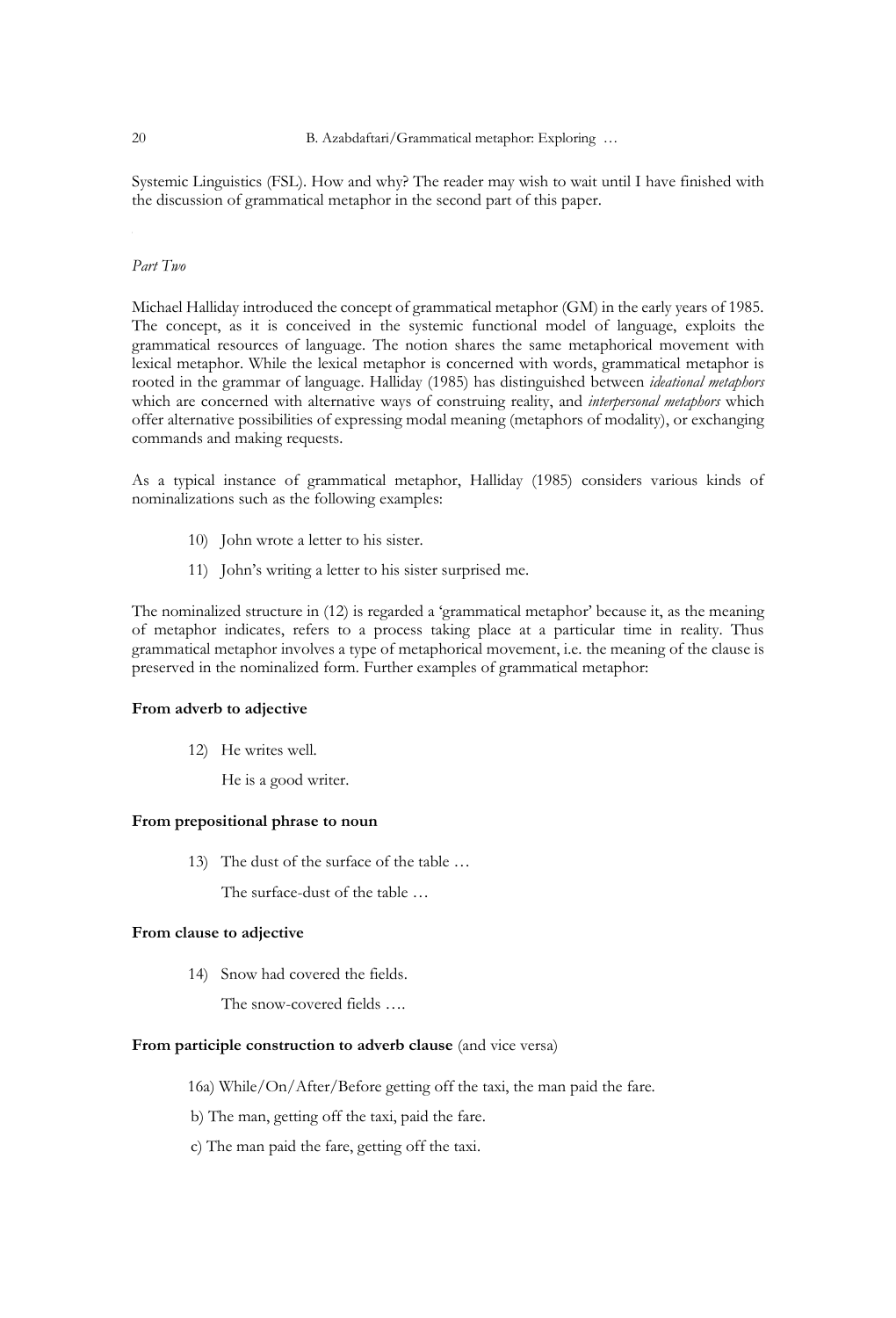#### From passive participle to clause of result (and vice versa)

- 17a) The road, (having been) blocked, we took the detour.
	- b) Because/As/Since the road was blocked, we took the detour

#### **From adjective to gerund**

- 18a) We are used to hot weather.
	- b) We are used to living in hot weather.

# **From infinitive to subjunctive**

- 19a) He wants to/had better try out the device.
	- b) I suggest/have suggested/had suggested/will suggest (that) he try out the device.

# **From auxiliary verb to regular verb**

- 20a) You needn't finish your soup if you do not like it.
- b) You do not need to finish your soup if you do not like it.

#### **From infinitive to adverb clause of purpose**

- 21a) He hurried so as not to miss his flight.
	- b) He hurried lest he should miss his flight.

#### **From phrase to clause** (and vice versa)

- 22a) To my surprise, he was given the prize.
	- b) I was surprised when I leant/found out that he was given the prize.

#### **From clause to phrase**

- 23a) As I was arriving at my destination, I felt happy in heart.
	- b) On my arrival at the destination, I felt happy in heart.

I think these few examples will drive home the point in case: various grammatical structures can be used to imply almost the same semantic feature, each structure having a subtle shade of meaning which is often called the *sense* in literary parlance.

Systemic Functional Linguistics is a functional theory of language; it views language in terms of its functioning in our daily lives. Halliday (1985) interprets the functioning of language in terms of three metafunctions: The *ideational metafunction* which focuses on the role of language in representing and shaping reality. Language fulfils this function by dividing reality into processes that take place and entities that can take part in these processes. The examples below illustrate the point: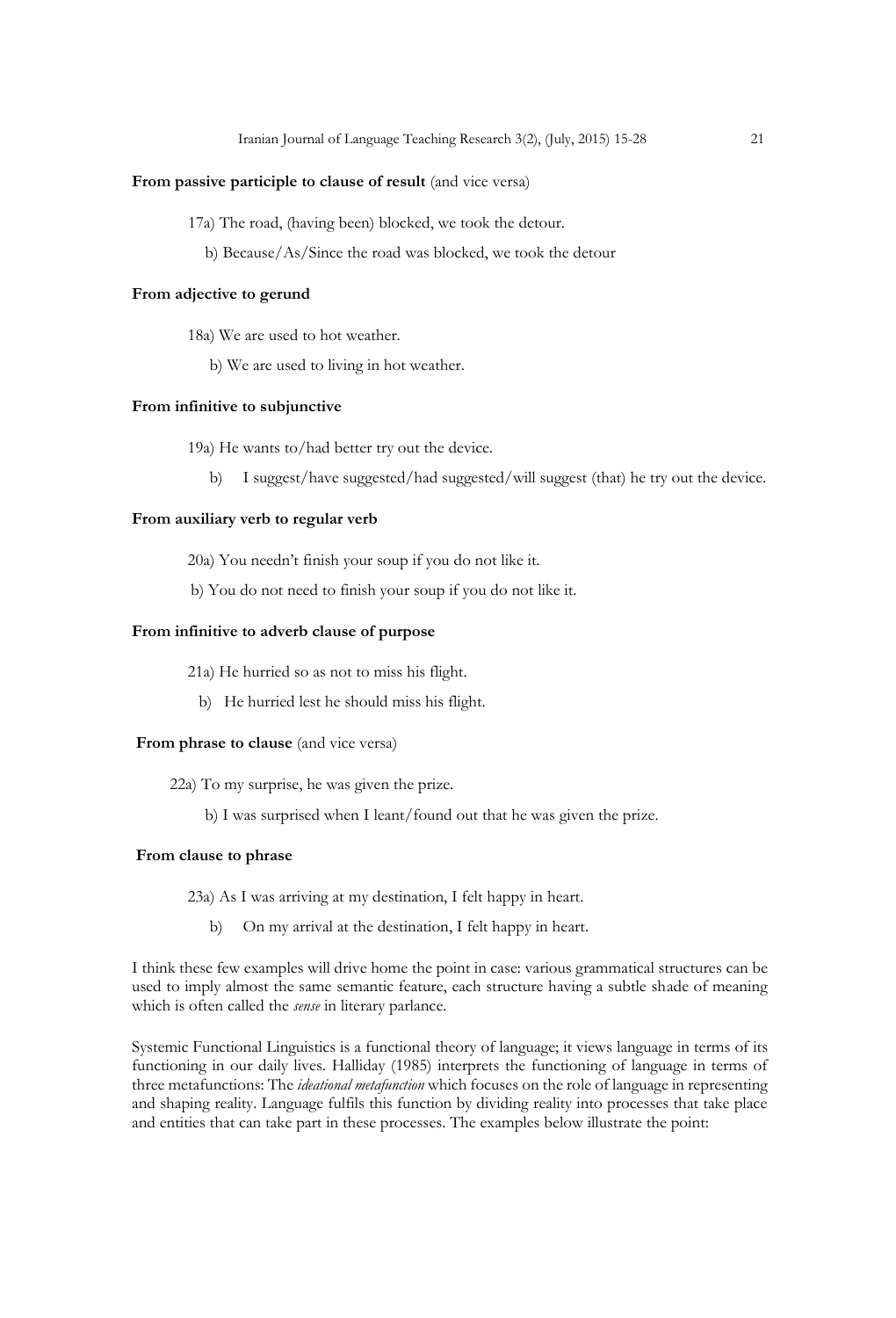- 24) John admired the play.
- 25) The play was very admirable.

Example (24) refers to the process *admired,* which has two entities/participants – *John* and *the play.*  Example (25) illustrates a quality *very admirable* by which the entity *the play* is described.

The *interpersonal metafunction* focuses on interpersonal relations between people by means of evaluative word(s)

26) You *bully*! Stop teasing the little girl.

Interpersonal metafunctions are enacted through a) modal verbs, and b) moods:

27) It *will*/*can*/*could*/*may*/*might* rain tonight.

A model meaning such as hesitation, certainty, probability can also be conveyed through the use of model adverbs – *perhaps, surely, by all means, without doubt, interestingly enough …*

The three *moods* in English language grammar are: indicatives, imperatives, and subjunctives (Richards & Schmidt, 2010). The indicative mood is used in declarative sentences or questions:

- 28) The book is on the top shelf.
- 29) Where is the key to this door?

Examples of imperatives and subjunctives are:

- 30) *Put* it on the table.
- 31) *Be* quiet. *Be* waiting for me at the bus-station.
- 32) It is required that she *be* present. (subjunctive)
- 33) I demand he *come* at once. (subjunctive)
- 34) If I *were* you, I'd go there. (if-clause)
- 35) *Be that it may. So be it.* (some fixed expressions)

The textual metafunction deals with the textual organization:

- 36a) I saw a bus turning round the corner.
	- b) Round the corner came a bus into sight.
- 37a) I do not care what he did with the money.
	- b) What he did with the money is beyond my concern.
- 38a) The old woman threw an egg at the policeman.
	- b) It was the old woman that threw an egg at the policeman.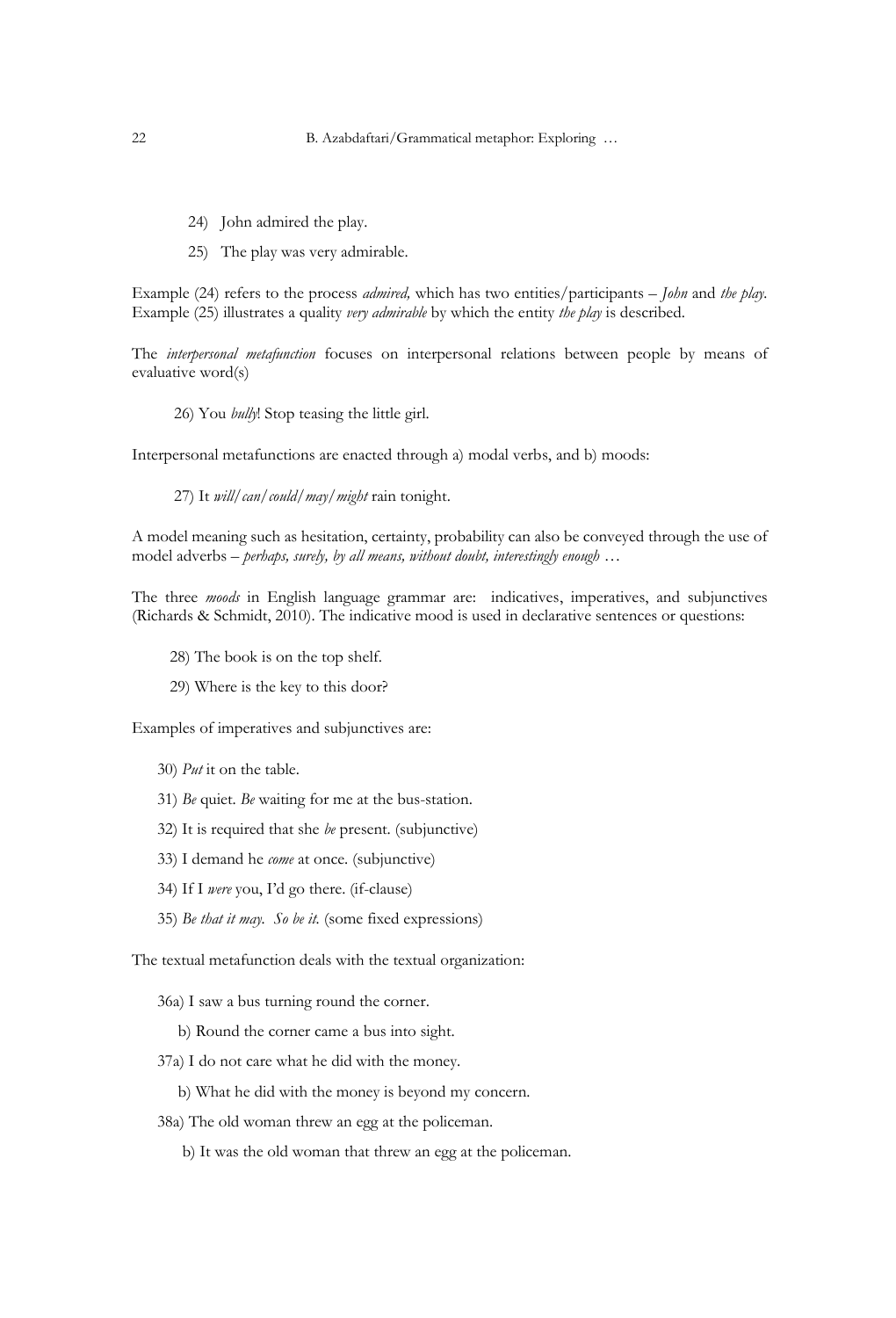Iranian Journal of Language Teaching Research 3(2), (July, 2015) 15-28 23

- c) It was an egg that the old woman threw at the policeman.
- d) It was the policeman that the old woman threw an egg at.

Grammatical metaphor is of great significance in ideational and interpersonal metafunctions in Halliday's SFL. Consider once more the following examples of grammatical metaphor in the following ideational and interpersonal metafunctions:

#### **Ideational metafunction:**

- a) *From verb form to noun phrase*
- 39) The workers persuaded the manager to change his decision.
- 40) The workers' persuasion made the manager change his decision.
- b) *From adjective to noun phrase*
- 41) He was courageous in seeking justice.
- 42) We cannot count on his courage in seeking justice.

**Interpersonal metafunction** concerns the areas of A) modality and B) mood

A) Examples of modality:

- 43a) John will take his final examination next month.
	- b) John will have taken his final examination by the end of the next month.

The meaning of certainty or likelihood, according to Halliday (1985), can be expressed by some phrases at the beginning of the clause:

- 44a) *I think that* John has already taken his final examination.
	- b) *It is likely that* John has already taken his final examination.
	- c) *Everyone believed that* John had already taken his final examination.
	- d) *It is clear that* John has taken his final examination.

B) Examples of mood: Three major types of interactive functions in communication, as we mentioned earlier, are statements, questions, and requests/commands. While the expressions of statements and questions are fairly straightforward, the statements of requests and commands can be enacted through a large variety of structures:

- 45a) Post this letter for me, please.
	- b) Can/Could/Will/ Would you post this letter for me?
	- c) Do me a favor and post this letter for me.
	- d) Could you be kind enough to post this letter for me? Or pragmatically:
	- e) I have a letter to post, but I am very busy today.
		- I will/can post it for you.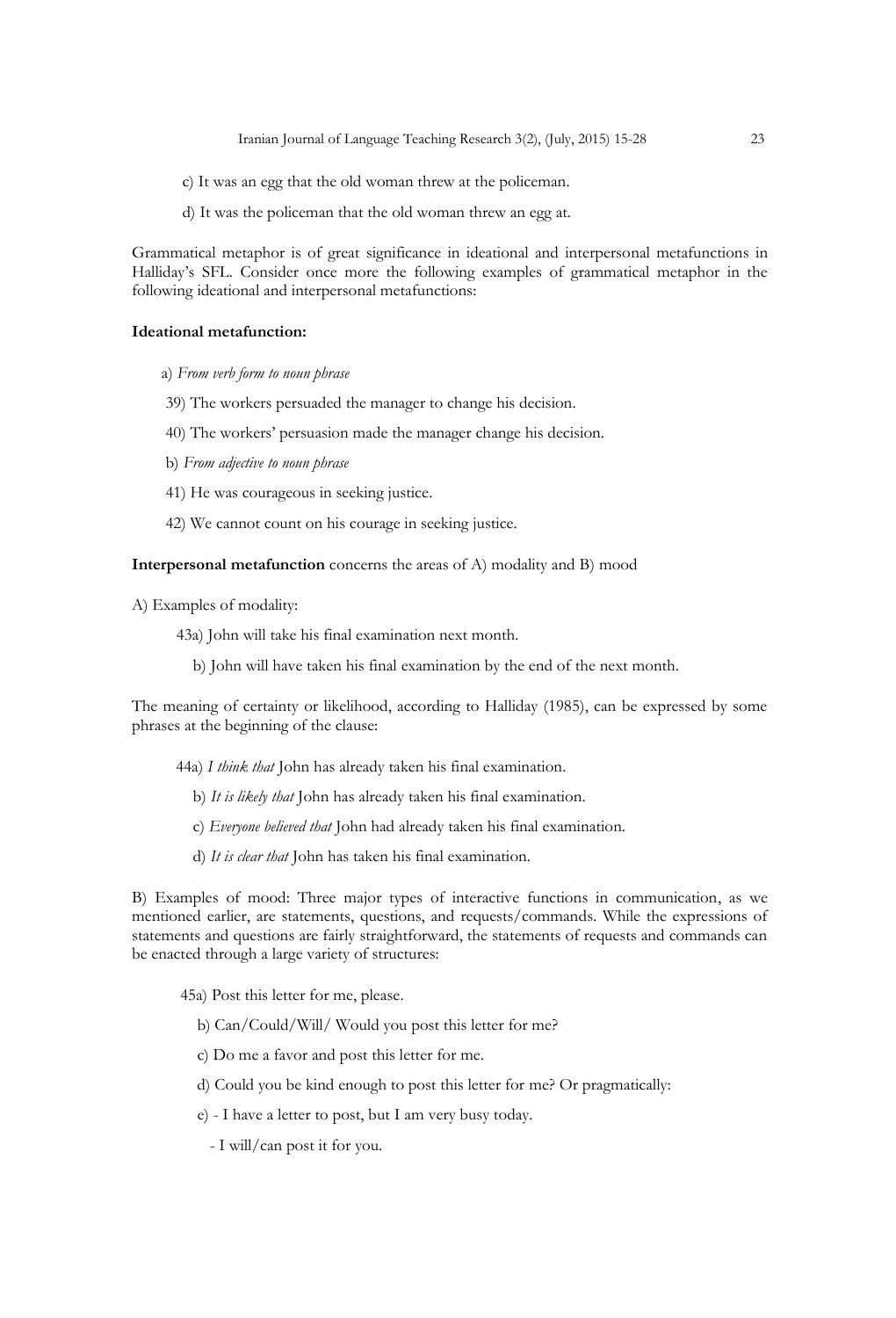Before I end with this paper, I think two points are worthy of note. Halliday (1985) describes the lexical metaphor as a view 'from below' i.e. a lexeme with a *literal* meaning can have a transferred meaning. In this case the change involved in metaphor is *paradigmatic* and the resulting change is termed 'congruent sequence'. Grammatical metaphor, however, involves *syntagmatic* changes as evidenced when a phrase is changed into the corresponding clause or vice versa. Halliday regards this as a view 'from above', which is labeled 'incongruent' or grammatical metaphor.

#### **Conclusion**

The word metaphor is used when we perceive something in terms of another as when we say *the heart is the pump of the body.* This is called 'lexical metaphor', and the relation between words, *heart* and *pump* in the above example is paradigmatic. Grammatical metaphor is used when a certain type of meaning is expressed through different yet relevant grammatical structures; the relation between the structures involved are syntagmatic. It is in light of this argument that Halliday (1985) uses 'grammatical metaphor'; namely, the same semantic component is conveyed through different but relevant structures. Personally, I do not feel convenient with this terminology, and I should admit that the impetus for surveying various sources of information and writing this paper comes from my initial failure to make sense of this terminology. It is a new linguistic coinage, not introduced in the traditional grammar books of old schools. I am not alone in my initial failure to grasp the implied meaning of this caption that is given to various grammatical structures used to express a certain semantic feature in the process of language production. The new coinage seems to have set some other research workers in linguistic studies scratching their heads as well. Romero and Soria (2005), having discussed the notion of grammatical metaphor, have sounded a sour note, saying 'The expression of "grammatical metaphor" does not seem to be a good name for the notion that Halliday (1985) has introduced in his works. Indeed, we prefer to call it *marked morphosyntactic variation.'*

#### **References**

Azabdaftari, B. (forthcoming). *A collection of English papers by the Author***.** Tabriz University Press.

Christie, F. & B. Derewianka. (2008). *School discourse***.** London: Continuum.

Deignan, Alice. (2005). *Metaphor and Corpus Linguistics.* John Benjamin.

Grice, J. William. (1965). *Response to literature***.** Hill Book Company.

Halliday, M.A. K. (1985). *Introduction to functional grammar***.** London: Arnold.

Kovecses, Zolan. (2010). *Metaphor: A practical introduction***.** 2nd. Ed. Oxford University Press.

Lakoff, G. & M. Johnson. (1980). *What we live by***.** The University of Chicago Press.

Richards, J. & Richard Schmidt. (2010). *Longman dictionary of language teaching and applied linguistics.*  Pearson.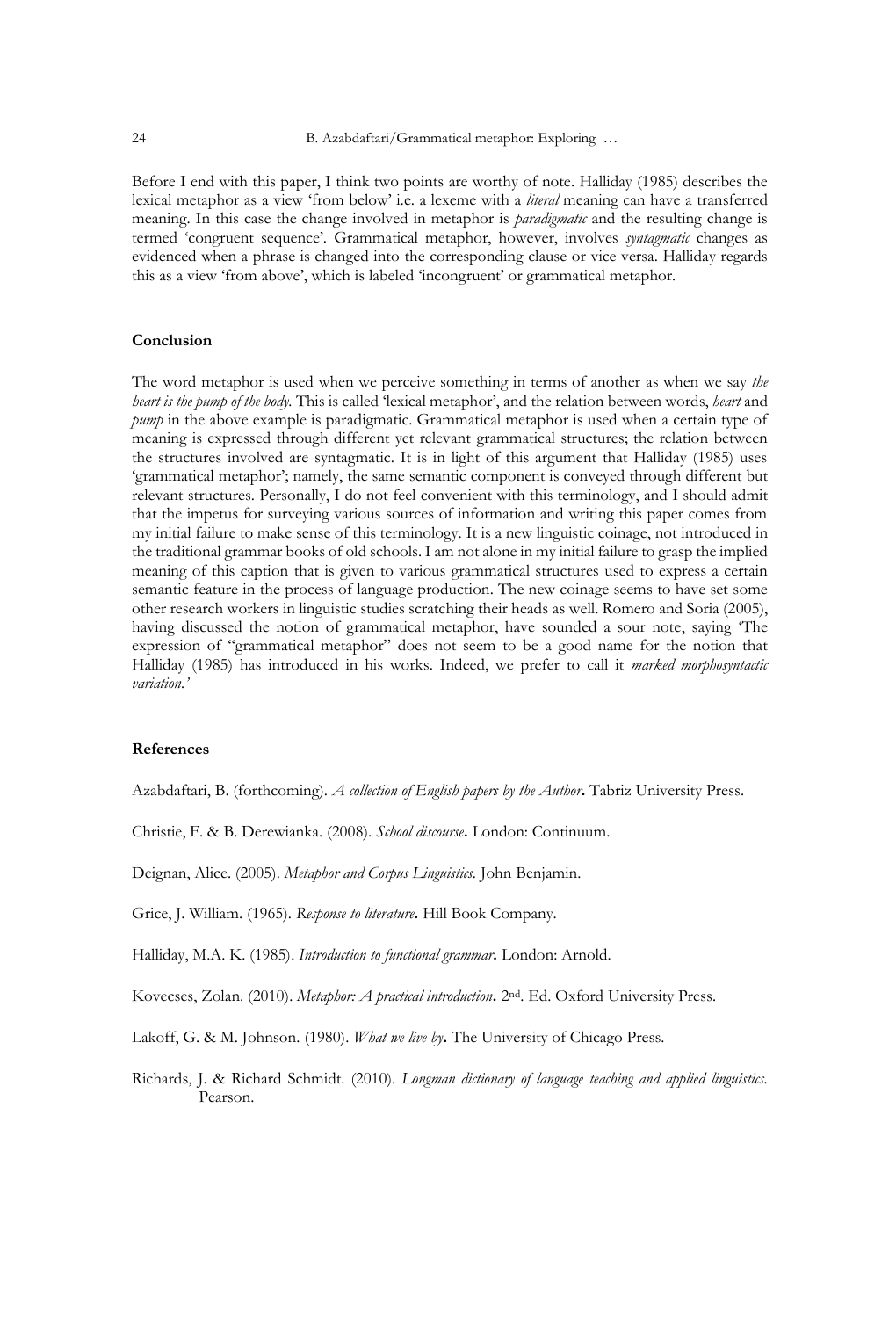Romero, E. & B. Soria. (2005). The notion of grammatical metaphor in Halliday. In Espejo, MD (ed), *Toward an understanding of the English Language: Past, Present and Future (pp. 143-158).*  Granada: Universidad da Granada.

Simpson, P. (2004). *Stylistics: A resource book for students.* London: Routledge.

Ungere, F. & H. Schmidt. (1996). *An introduction to cognitive linguistics***.** London andNew York: Longman.

Unterecker, John. (1959). *A reader's guide to William Butler Yeats***.** The Noonday Press. New York.

**Behrooz Azabdaftari** is a professor of English language at Islamic Azad University of Tabriz, Iran and an emeritus professor of Tabriz University. For the past 40 years, he has taught graduate courses in the above universities as well as in Azerbaijan University of Teacher Education. He is an active member of a couple of national and international professional societies and regularly contributes to the academic world by writing books and papers. His recent research has focused on English grammar, pragmatics and Vygotsky's and Luri's contributions to our conceptual world.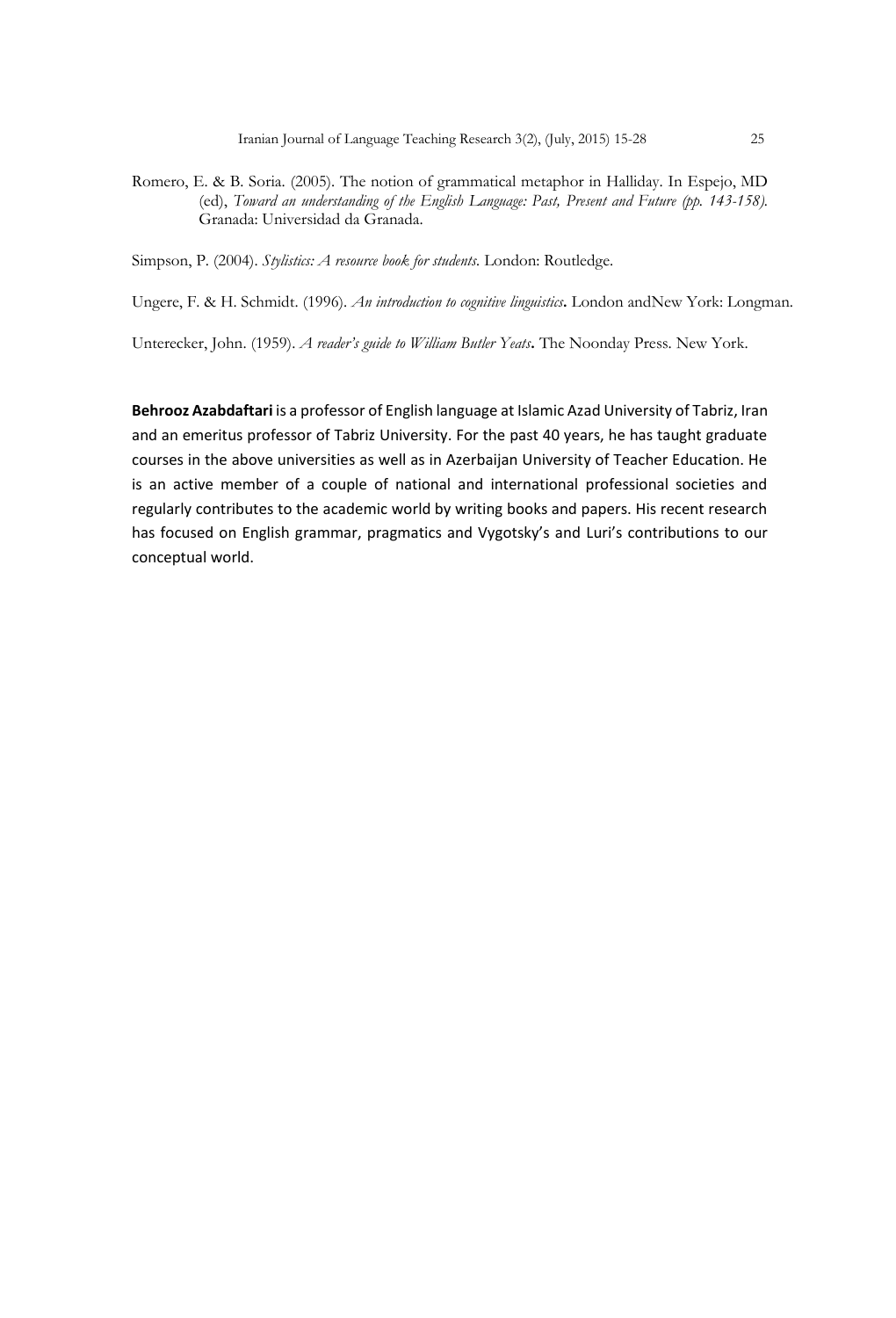# **Appendix**

Bellow follows some samples of the writing practices which I used in my classes of English composition with college freshmen in the English language program in the University of Tabriz in the years past. The purpose was to help the students gain the skill of manipulating various language structures in an attempt to express freely their intentional meaning.

# **COMPOSITION PRACTICE (1)**

# **SOS**

When a light passenger plane flew off course some time ago, it crashed in the mountains and its pilot was killed. The only passengers, a young woman and her two baby daughters, were unhurt. It was the middle of winter. Snow lay thick on the ground. The woman knew that the nearest village was miles away. When it grew dark, she turned a suit-case into a bed and put the children inside it, covering them with all the clothes she could find. During the night, it got terribly cold. The woman kept as near as she could to the children and even tried to get into the case herself, but it was too small. Early next morning, she heard planes passing overhead and wondered how she could send a signal. Then she had an idea. She stamped out the letters 'SOS' in the snow. Fortunately, a pilot saw the signal and sent a message by radio to the nearest town. It was not long before a helicopter arrived at the scene to rescue the survivors of the plane crash.

# **Precis**

*In not more than 80 words,* describe what happened. Write two different paragraphs using the points and the connections given below:

| <b>CONNECTIONS</b> | <b>POINTS</b>                                           | <b>CONNECTIONS</b> |
|--------------------|---------------------------------------------------------|--------------------|
|                    | 1. Plane crashed – mountains.                           | When               |
| but                | 2. Only passengers – woman, baby<br>daughters not hurt. |                    |
| and                | 3. Mid-winter – extremely cold.                         | However, and       |
| SO.                | 4. Put children in case                                 | After putting      |
|                    | 5. Covered them – clothes.                              | and                |
| and                | 6. Kept close all night.                                | the woman          |
| When               | 7. Plane – next morning.                                | On seeing          |
|                    | 8. Stamped 'SOS' $-$ in the snow.                       | the woman          |
| This               | 9. Seen by pilot.                                       | which              |
| who                | 10. Message sent.                                       |                    |
| and                | 11. Rescued – helicopter.                               | and                |

This composition practice was followed by another practice; it had the points but the student learner had to provide the relevant connections himself as illustrated below – Composition Practice (2):

#### **COMPOSITION PRACTICE (2)**

Write two paragraphs in about 150 words, using the ideas given below:

1. A light aeroplane with a heavy cargo – sudden storm – high winds – the pilot made a crash landing in the snow.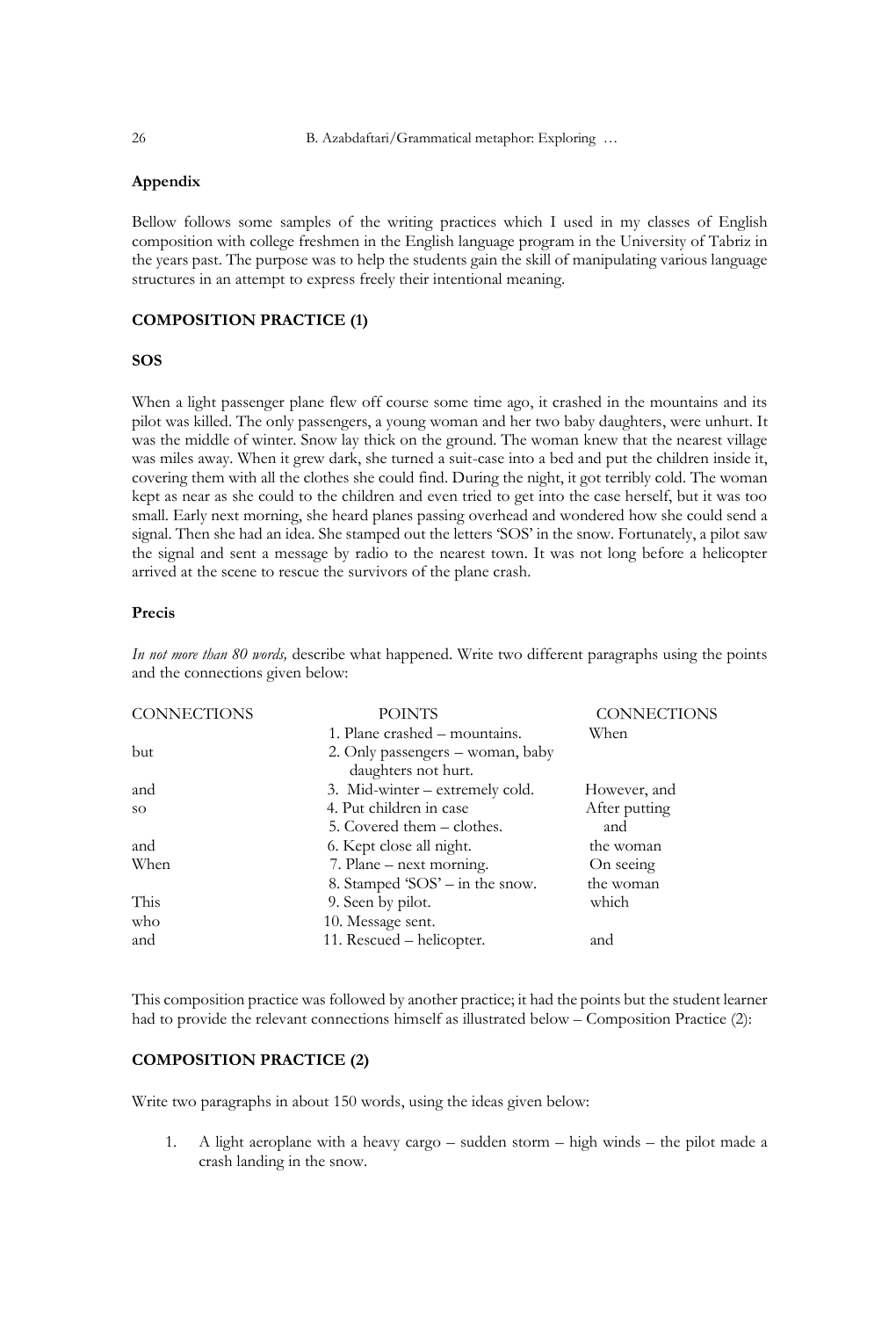2. The pilot was unhurt – roped the plane to a rock – spent the night in a tent – next morning – found that the plane had been swept away by the wind – smashed to pieces – cargo and wreckage in the snow.

Uusing the CONNECTIONS on the left and the POINTS given

A plane crashed in the mountains, but the only passengers - a woman and her two baby daughters were unhurt. It was mid-winter and the weather was extremely cold, so the woman put her children into a suit-case, covered them with clothes, and kept close to them all night. When she heard a plane flying next morning, the woman stamped 'SOS' in the snow, which was seen by a pilot, who sent a message to the nearest town and they were rescued by the a helicopter.

Using the CONNECTIONS on the right and the POINTS given

When a plane crashed in the mountains, its only passengers - a woman and her two baby daughters were not hurt. However, it was the middle of winter and extremely cold. After putting the children into a suit-case, the woman kept close to the children. On seeing a plane flying overheads, she stamped 'SOS' in the snow, which was seen by a pilot. The pilot sent a message to the nearest town and they were rescued by a helicopter.

The students, having written the two paragraphs (while using two different sets of CONNECTIONS and the same POINTS) were expected to notice, on comparison, the various sentence structures in their own compositions and the ones in the original reading text. The students' rehearsal with versatile sentence structures, as is evidenced in the above example, is indeed acting up to the tenets of 'grammatical metaphor intended by Halliday in his Functional Systemic Grammar

#### **COMPOSITION PRACTICE (3)**

The students were required to read a text, for example, "Life on a desert Island" in the book *Developing Skills***,** by L. G. Alexander, Volume 3, page 34, and then answer the questions following the text, while joining their answers in the way shown. For the sake of space limitation the reading text is not given here.

*In not more than 80 words* explain how the two men came to spend five days on a desert island and say what they did there. Do not include anything that is not in the last paragraph.

Answer these questions to get your points:

- 1. Was the men's boat damaged or not?
- 2. Where were they taking it?
- 3. What happened to it on the way?
- 4. What did the men load on their rubber dinghy?
- 5. Where did they row?
- 6. Where did they arrive?
- 7. Where did the men collect water during their stay there?
- 8. How did they catch fish and lobster?
- 9. Did they eat 'like Kings' for five days or not?
- 10. How were they rescued?